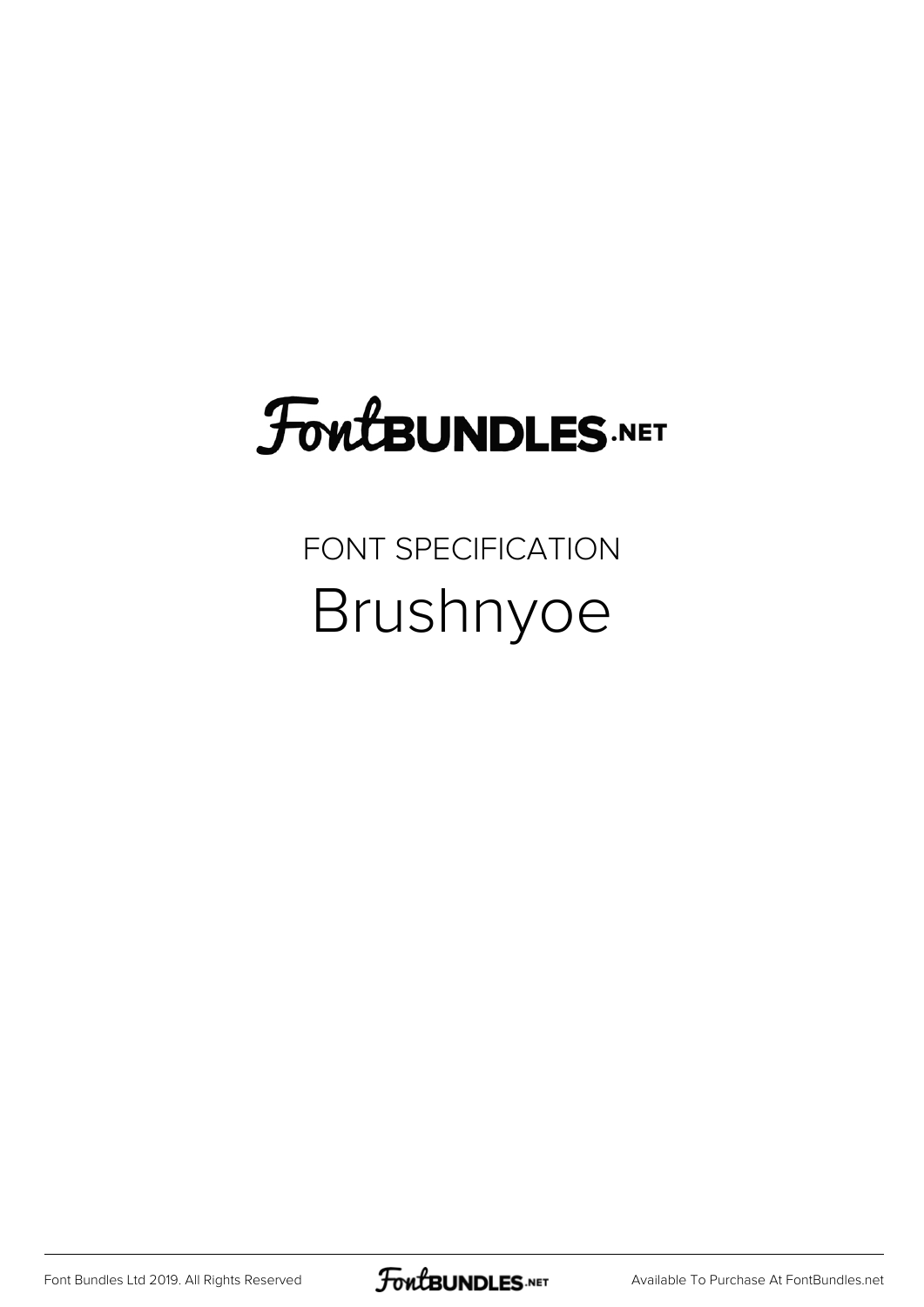## brushnyoe - Regular

**Uppercase Characters** 

## ABCDEFGHIJKLMNOPQ RSTUVWXY3

Lowercase Characters

ab cdefyhijklmnopqrsturvryz

**Numbers** 

0123456789



All Other Glyphs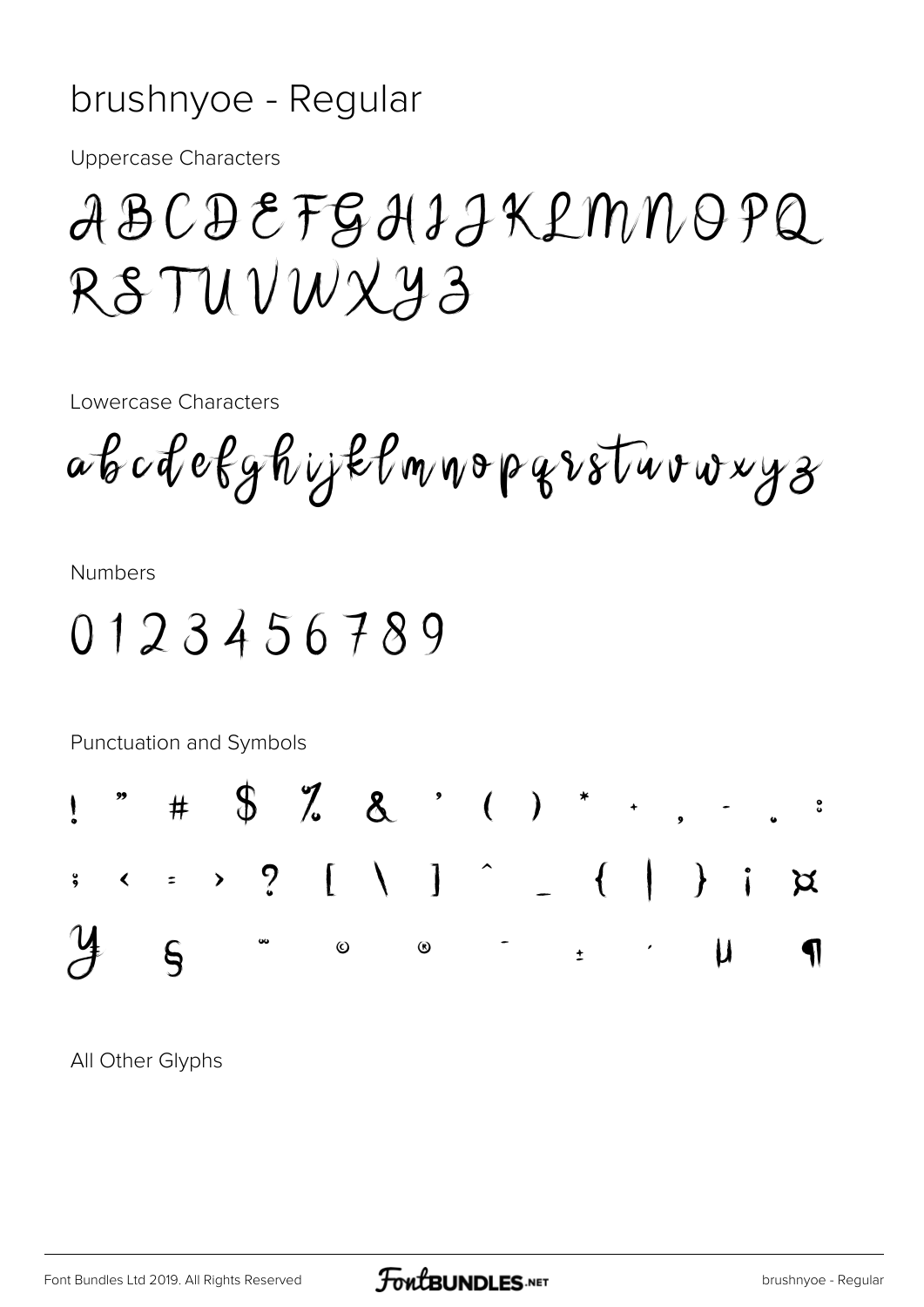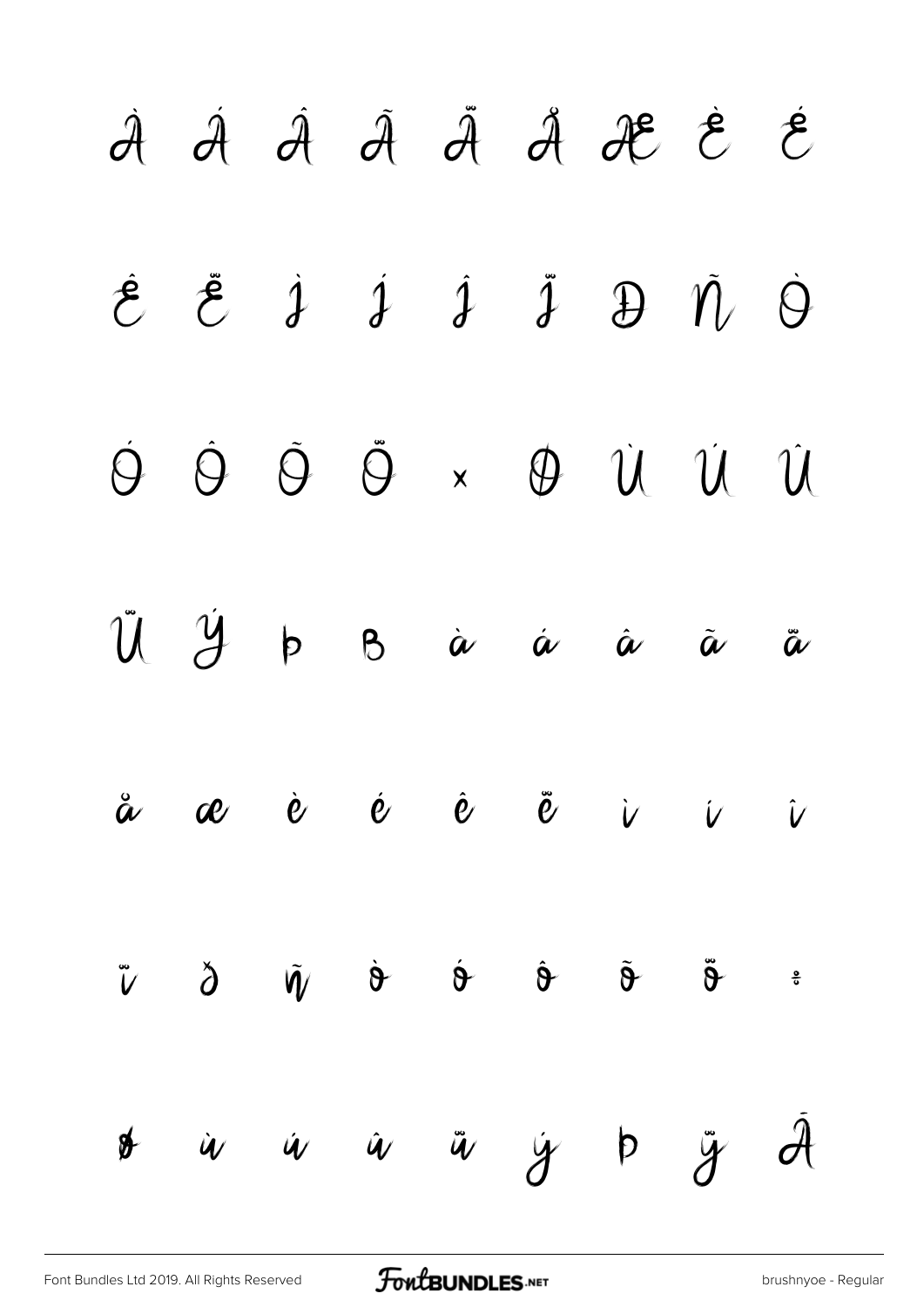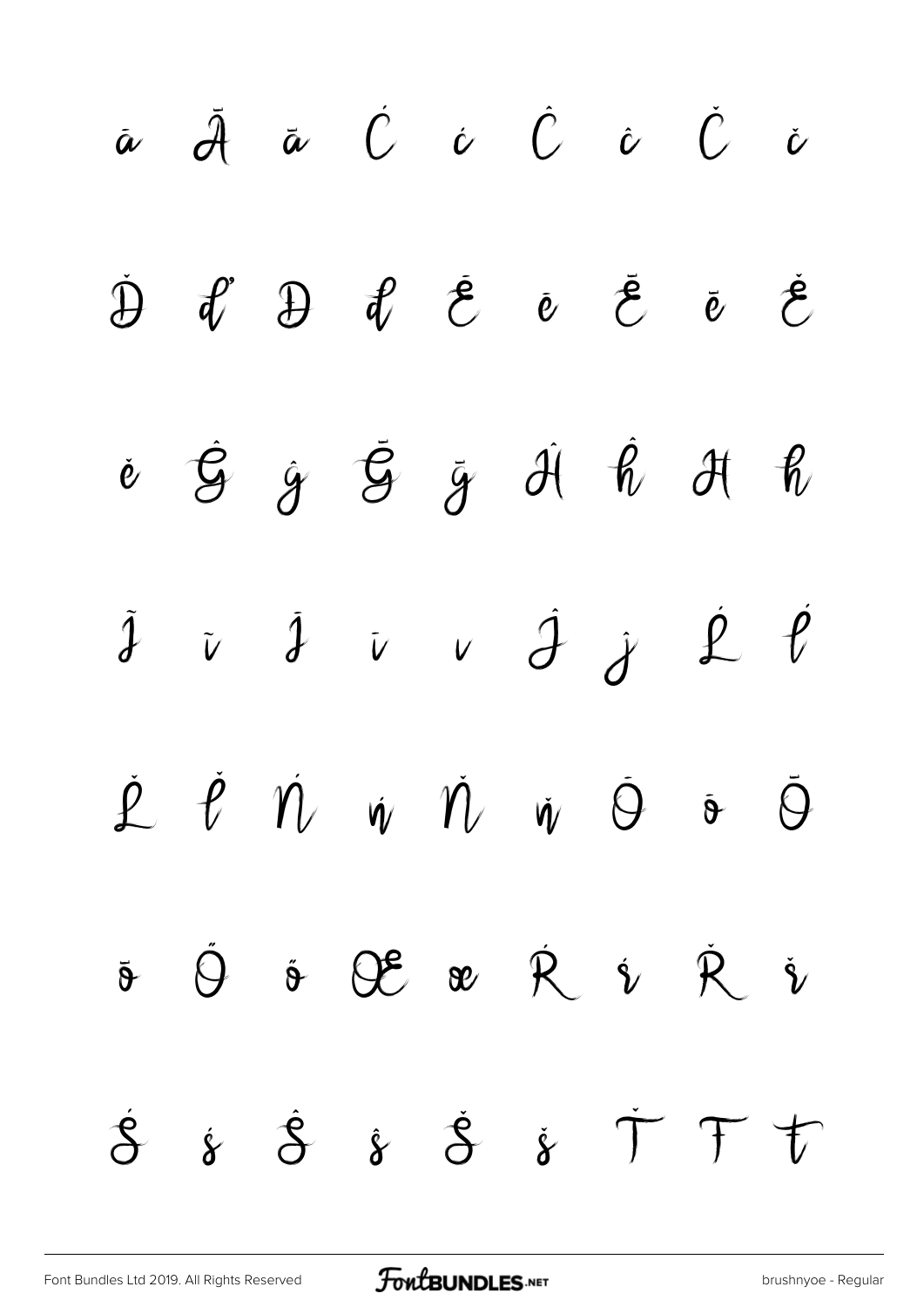